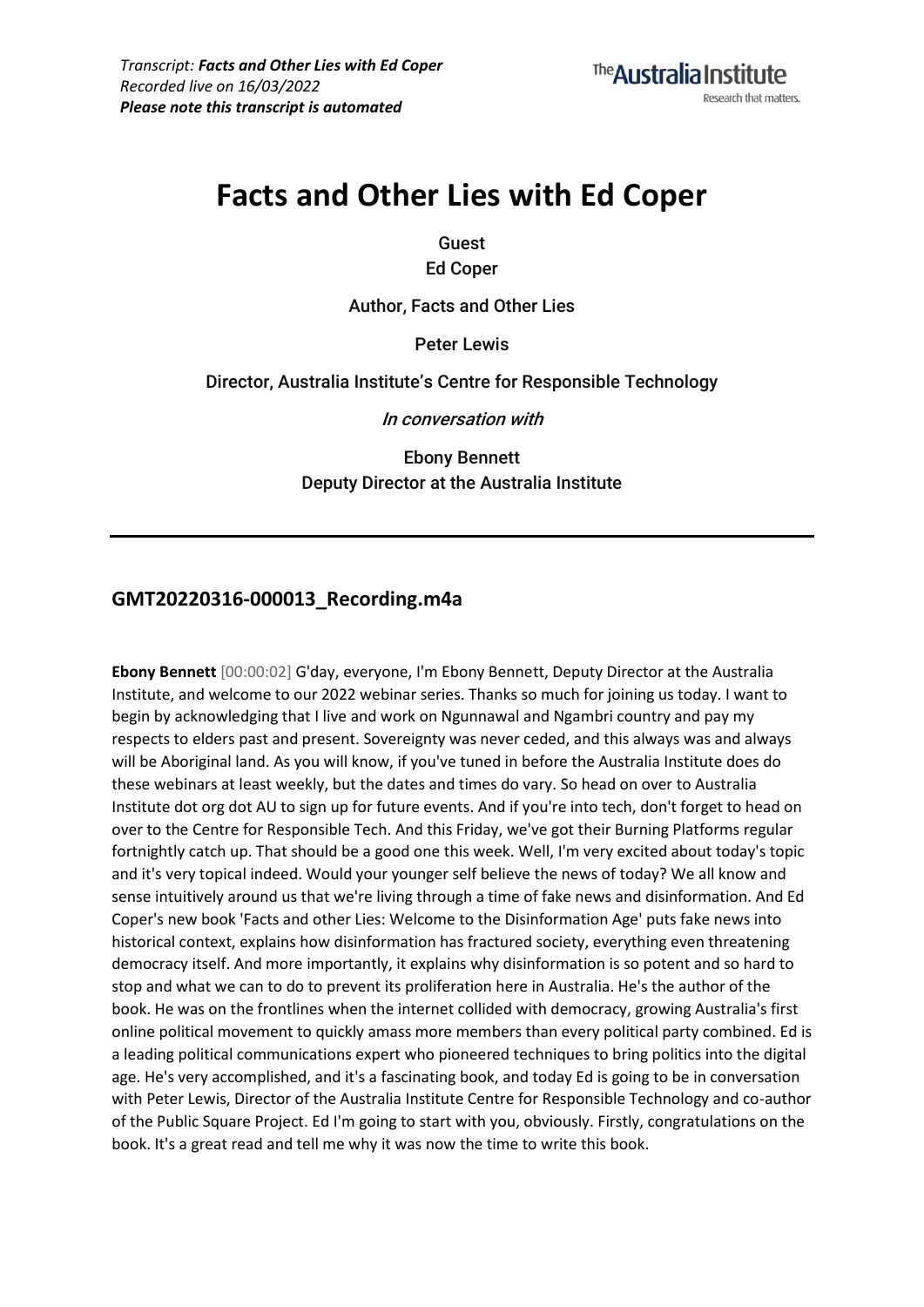**Ed Coper** [00:02:13] Well, thanks, Ebony and hi, everyone. This, as you said, as has been a very timely book, and I came to the realisation that something like this would be would be needed when over the course of the last few years living in the states and seeing firsthand the rise of Trump in my professional life, I've always used the internet to try to get facts and information to people and to rally round advocacy and political causes. And the way that worked in the early days of the internet changed over the last few years. And it's a it's a radically different place and it's a place, as the book describes, that really favours extreme opinion and falsehoods. And and we really started seeing the real world consequences of that change over the last few years. But there's there's a whole host of reasons for why, and there's not a lot of accessible resources since since Trump arrived, there's been a lot of academic research into some of the root causes of this, and there's been some really fascinating studies that have that have highlighted what it is about technology and our brains that that have led to these problems. But much of it's really limited to academic journals. So I really thought it would be a good time to to start bringing that all together and looking at the best research on these solutions as well. And when you do that, it's quite surprising. So I felt like a book like this might be a timely resource in the world in 2022 .

**Ebony Bennett** [00:04:02] That certainly seems to be the case and very topical indeed, and I will just remind everyone online, if you want to ask Ed a question or a question, you can put that in the Q&A box and a reminder please keep things civil and on topic in the chat. And I really enjoyed how you kind of went into a bit of the history of truth and lies and what that all means. Why did you think it was so important to kind of give people that context before you dive into why it's all gone to hell in a handbasket?

**Ed Coper** [00:04:33] Well, I think one of the one of the problems broadly when we look at misinformation and disinformation is is we really get focussed on some of the symptoms and and that's been an approach that has led us to to find solutions that aren't really fit for purpose because we haven't looked at the root causes. And so before we can tell what is different and what has changed in this new disinformation era, we've got to start by acknowledging what what isn't different and what hasn't changed. And some of the things that have always been around the fact that we lie lying is a part of normal human evolution. There are some very good reasons why we lie normally to protect others other people's feelings. But there is. There's always been lying. There's always been political lies. That's always been a part of about political discourse and there's always been disinformation as well. You know, this isn't new. The Cold War was filled with propaganda and disinformation and and the Russians became expert at it. That's not new, either. So we've got to look at the context that created these these issues to learn what's different and what it is that that changed our current era to be one that has tipped the balance towards falsehoods and and favouring these conspiracy theories and extreme opinions. And and we can't do that without a pretty good working knowledge of how we got here.

**Ebony Bennett** [00:06:09] Yeah. Pete, I think you were talking earlier to me about being interested in that difference between disinformation and some of the other concepts that it was there.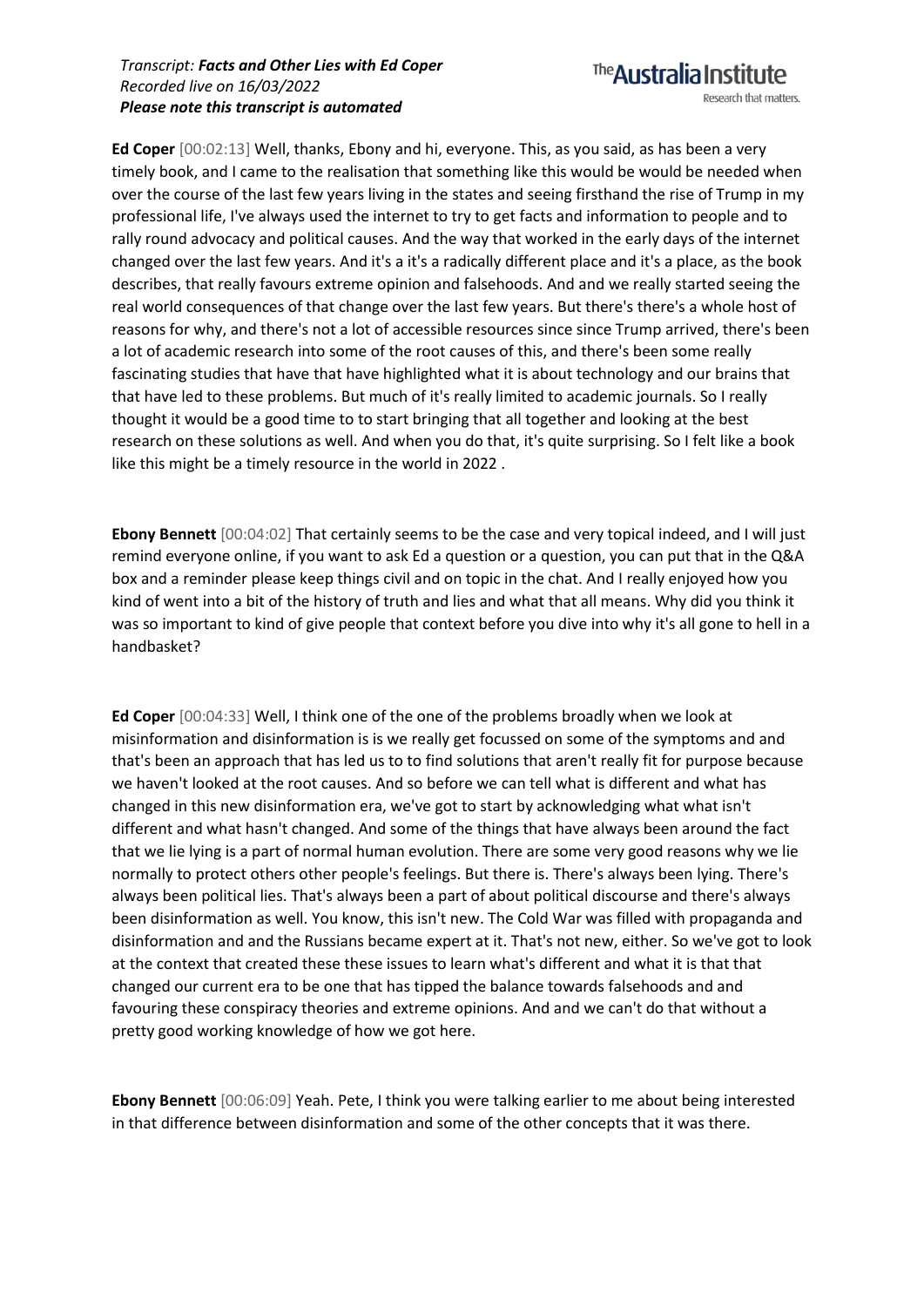**Peter Lewis** [00:06:20] Yeah, and I'm congratulations on the book and it's great to say a practical book, a political analysis and also a great deployment of bad jokes within the same 330 pages. So absolute kudos to the way that you've approached this project. I did like the way you brought ideas so that, you know the apocryphal story that Eskimos have 100 different words for ice. So it's almost breaking the idea of truth and lies into disinformation, misinformation, mal information, and then saying, Well, how are those pieces different? And then how do we actually attack each of them? So I think if you look at it as just we're in this world where no one believes each other, it's almost too big to do anything about. It feels overwhelming. And I thought it was really interesting how you you've even got this lovely little table towards the end, but you sort of break things down into almost a grid, which I probably is the kind of the the tech geek in you that's saying, Well, how do we adapt these different elements of the process? So I don't know if it's interesting for those that are that are in this session, maybe just particularly those three top lines, the difference between miss this and Mao and then how you build those different, I guess so most diagnoses and prognosis is out of that.

**Ed Coper** [00:07:44] Yeah, no. It's a great distinction to to unpack because we we generally use, you know, misinformation disinformation as catchall terms or fake news, as you know, as a catchall term to talk about quite a lot. And as you say, there's the problem with doing that is the the issue gets a bit too big to grasp and the solutions are a bit nebulous. So misinformation really just refers to any false or faulty information, and sometimes they can be perfectly legitimate reasons for that. So one of the best examples of good misinformation is satire. You know when when the Twitter advocate puts out a story that it's a wonderfully important piece of information that is that is serving a very legitimate purpose, but it technically is misinformation because it's not true. Or, you know, potentially a journalist might make a perfectly honest mistake and then issue a correction later. That is also misinformation. This is false information that's been put out there. Mal information is information that may be true, but is put out there with a malicious intent. So revenge porn might be a good example. That's not misinformation, but it is information that is being weaponized for some nefarious purpose. And then disinformation is false information that that is put out there to deliberately deceive people for some kind of ulterior motive as well. So that's what the book is really interested in unpacking and focussing on, because the disinformation landscape is very sophisticated, it's very effective, and people have found incredibly powerful ways to manipulate online platforms and manipulate us by spreading false information. They're able to do it in ways that look like real information that our brains will willingly accept as truth and then connect to other people in this networked world to spread disinformation with a passion and a purpose. And that is a really powerful formula, and it's how these very strange and clearly false ideas can all of a sudden become strong narratives that will drive people to get in their truck and drive to Canberra and protest on the lawns of Parliament House with these very passionately held beliefs. So that's what disinformation is, and that's that's really what the what the important thing to unpack is because that's what is open to manipulation, and that's what really severs some of the key links in our democracy.

**Ebony Bennett** [00:10:29] And a lot of the context for that is that it happens on social media platforms, particularly Facebook. Is that what really kind of took this perhaps phenomena that's been occurring for a long time and just kind of turbocharged it?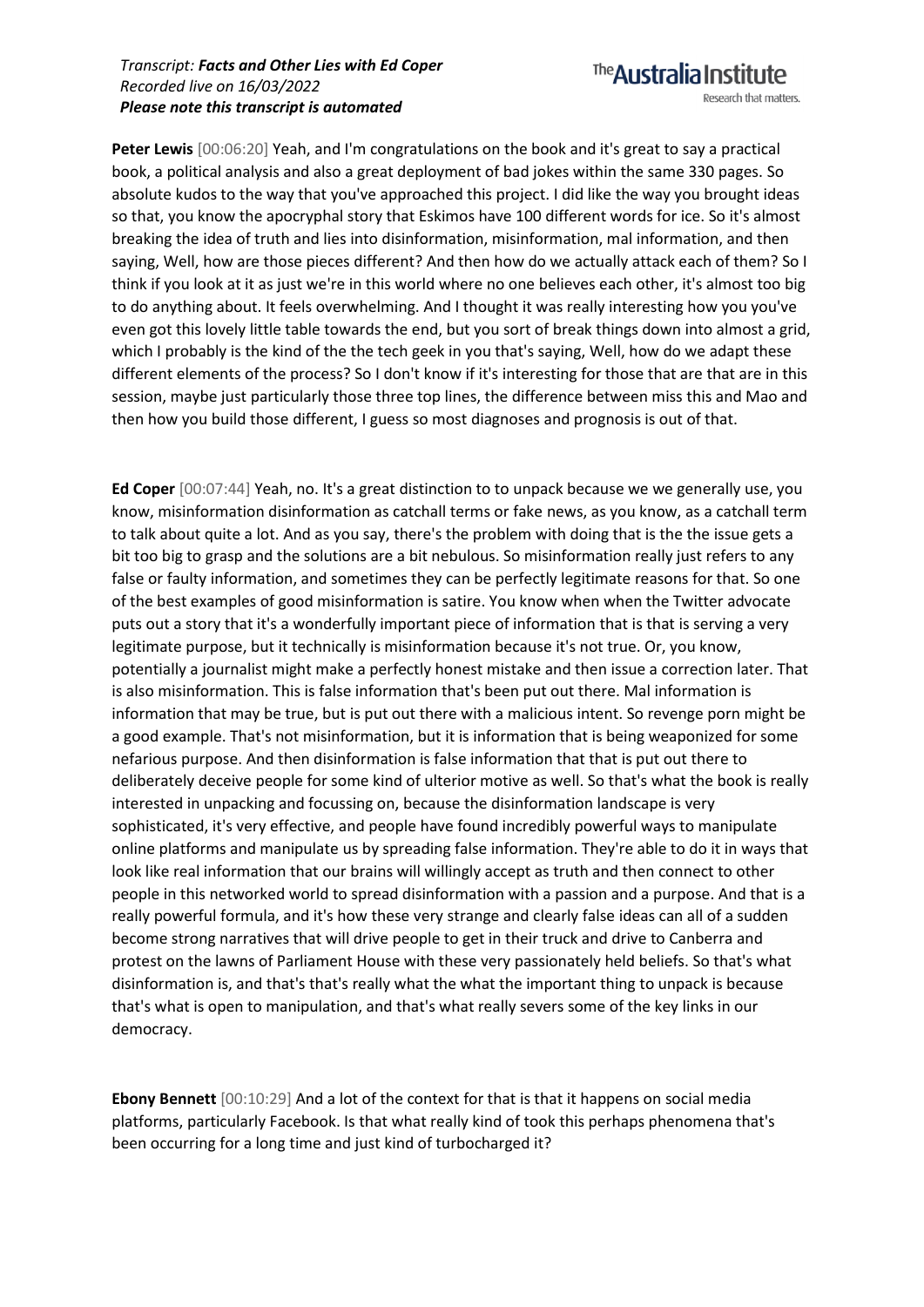The Australia Institute Research that matters.

**Ed Coper** [00:10:44] Yeah, that's the big, it's the big, hairy elephant in the room that that's that's the thing that changed between the early utopian days of the internet, where we all celebrated the fact that we could bypass censorship and and connect to each other and spread our troops around the world on a level playing field. The problem with that is this these days. There's way too much information on the internet. We have access to literally everything, and that creates a volume of information that is too much for anyone to handle. And if people who've had a Facebook account for a long time would remember that the reason it's called a timeline is because it used to be quite literally every post your friends posted in chronological order that they posted. Now you might have thousands of friends on your Facebook feed. It's just too unwieldy. And so the platforms that served us information had to start making decisions about which information they would service. And to do that, they relied on what we call an algorithm, which is just simply a mathematical process of of taking various pieces of information to make a decision about what you ebonyi, not anyone else, but you in particular want to see on your Facebook page. You know someone they might think that one of your friends is closer than another and and prioritise their content, but it's a lot more sophisticated than that. They know everything about you, so they might think that one particular niche gardening topic is something that you'd be really interested in. And they might say that a lot of other people on the platform are interested in the same niche gardening topic. So they decide that you want to see this particularly engaging piece of gardening content that that Peter might not be interested in. And so that's what they put there for you to digest. Now, that's a fairly innocuous example. The problem is that same process. If you are someone who instead is an anti-vaxxer, then they will know and the algorithm will decide that you will want to see anti-vaccination content and they will shield you from any counter factual information that might correct that mistaken belief. And so this is what we call the filter bubble effect, where because of the way the platforms present you information that the only they only want to show you things that you will engage with and you are interested in, then that just pushes people down rabbit holes. And a lot of people who are members of extremist groups on Facebook were were recommended those groups by the algorithm, they didn't find them organically. It wasn't a friend who suggested it to them. It was the the platforms itself that said, Hey, you sound like a neo-Nazi. You might be interested in joining this neo-Nazi group,

**Peter Lewis** [00:13:45] but it actually even goes one level deeper than just the filter bubbles. And I think you touched on this in the book, too, but I want to draw it out. It's not just that the recommendations are benign. There is also this acceptance within Facebook that the the number one priority for a user is to have them engaged and to be online longer, because then they're giving more of their behavioural information art that they can harvested. Repurpose is sold for advertising. So as was disclosed in the Facebook papers from Francis Hagen, who is the internal whistleblower last year, Facebook knows full well that information that's designed to either anger or enrage or excite users is more potent. People will stay on longer and engage more deeply. So it is not just that you are getting what you want, you are getting the loudest version of what you want and that creates an anaesthetic. I think on these platforms that everything is catastrophize everything, eg everything is outrageous. And as you make the point in the book that actually leads to a world which isn't conducive to considered conversation, I love at one point you can compare the way the right now does politics on the platforms, which is just throw a lot of names and get people angry to hosting an Australia Institute webinar, which is like a slow version of sharing ideas and thinking things through. But and I think we're all a bit naive when the internet started being used for politics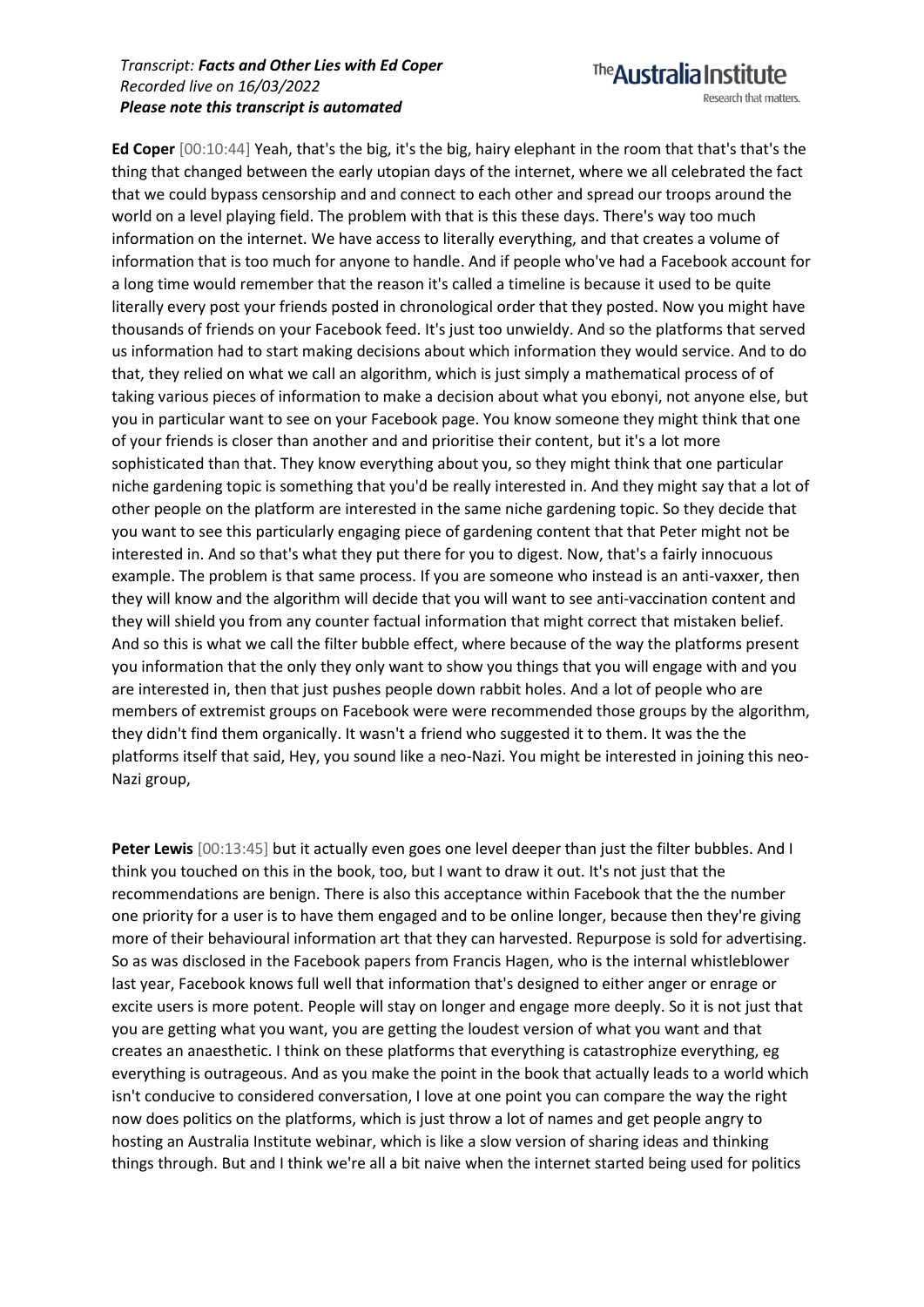that it was going to be a a platform that supported the left and supported Progressive just because we got there early. I think Obama was the proof point that the internet was progressive. I always make the point. Obama's no proof point, Obama was Obama, once a once in a generation politician that was going to thrive in whatever context he rose up in. But I think we we caught a trick here and have been paying the price ever since because the tools that we use to mobilise and mass fundraise have now been used for a whole lot of different reasons. And I don't think we saw it coming. So there's a few things there, but I think it does go to the business model of the platforms and how they they're not benign in the way they operate politically.

**Ed Coper** [00:15:57] Yeah, absolutely. This is a fundamental part of of the issue that that we all need to grasp and you that the easiest way to think about it is that the early days of the internet. That favoured hope. And now the internet favours highs, so Obama was really from the era of hope and Trump was from the era of height and and we saw in their campaigns the the evolution from from the internet being some way that progressives could use to to spread positive ideas to to one that is more social media driven now that favours inflammation, outrage, hyper partisanship and false information. So I call this the MAGAphone, which I invite everyone to to borrow that term because I think it's important to understand that Trump and his his followers is not some foreign domestic political interests that we can watch as a spectator from other countries. This is a global movement that is represented by the MAGA set and and it's everywhere from the lawns of of Wellington to at Parliament in Wellington, the lawns of our own parliament to Ottawa, to to Europe and Russia and Ukraine. Not right now. And so we really need to grasp exactly this. This dynamic that you mentioned and and that is the MAGAphone is something that can take the type of Fox News style outrage that even Fox News isn't evolved enough there. It's brought by and Infowars and Alex Jones and and all of the rest of that really far right. Shock jock ecosystem. I take that type of of falsehood laden outrage and you put it on social media and the and the platforms love it. And then you give it to people who who support those sorts of ideas. And they are so good at forming groups, finding each other, sharing that information and not just sharing it, but weaponizing it. I get that if you can make something ricochet around the the internet, then then it becomes a narrative that that can dominate society and political discourse. And we saw that in America, when you have a an unexpected, society changing event like the pandemic coming, coming along, that when the traditional institutions in America thought that they could act and behave in the traditional way of giving public health advice and expecting people to listen to information and compliantly follow the directions to safety, the cupboard was bare. They didn't say America decided this was a political problem, not a not a public health problem. Because of this MAGAphone and the power of it, where they could decide that a mask mandate was actually a conspirational direction from political elites to control them. And that became the reality. We saw it in the aftermath of the election there in 2020, where one candidate clearly lost. And rather than accepting the results that could just create their own reality and carry on as if as if that result never happened. And so they are a bit further down the rabbit hole, but the same thing is happening in Australia and elsewhere in similar western liberal democracies. So the MAGAphone is something that works symbiotically with how social media platforms work, and it was no slight to the Australia Institute style webinars, which which I love and endorse, but unfortunately, we can't compete. If you put this video on on a social media platform, it's not going to be able to compete against, you know, the latest far right meme about some wild conspiracy theory.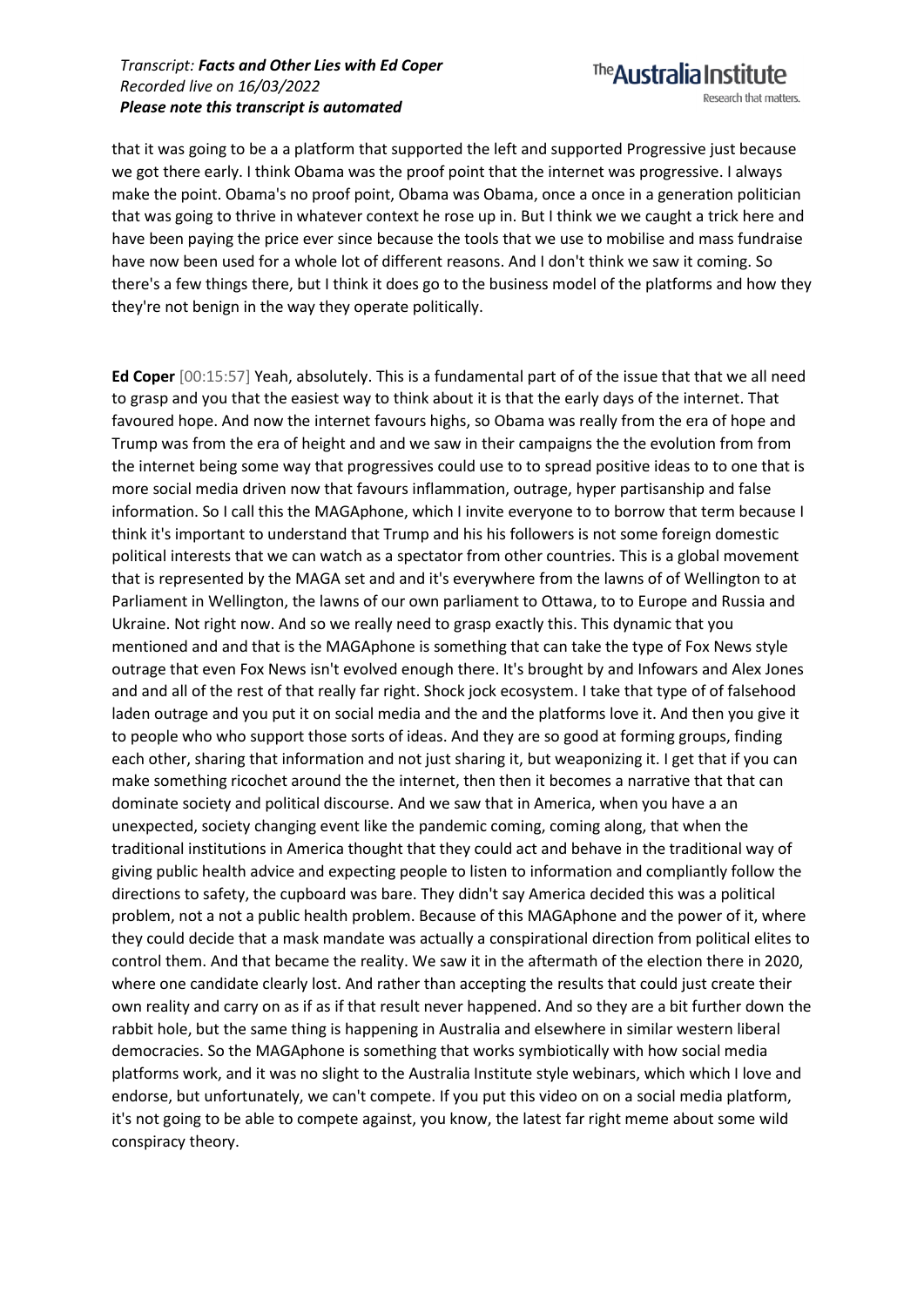Peter Lewis  $[00:20:17]$  Can I just jump in one bit there? It's almost the difference between reaction, which, you know, reactionary is the right wing playbook versus movement building that there's there's another book, I'll put it in the chat for people that are interested that's just come out called 'The Quiet Before' by a guy called Gal Beckerman. And he makes the point that if you look at social movements and political movements from the decolonisation movement in Africa to the democracy movement in Russia, in the Cold War, I'm going to have much more in the bunch. More in between movements take time and the building of a movement is not something that happens in a share or a meme. And he contrast that with some of the past sort of the Arab Spring. You know, those sort of fast clicktivist movements that don't have the same. Resilience underneath them, and I think it's. I've actually got a view that a lot of what the left does on social media is an absolute waste of time, and that can be sort of maybe a discussion that can go into what we're talking about the next election. But it seems to me you can't micro-target yourself to political change. You can build a list, you can send them shit. But does it actually do the job that movement building is traditionally done?

**Ed Coper** [00:21:34] I think these these movements are different in that and they behave differently and the vast majority of disinformation spreads organically, not through advertising. I think a lot of people think of, you know, fake ads driving a lot of this. But it is. There is a very rapid breakdown in traditional social and ideological groupings across society. And we caught one of the first moments where a lot of people realised this was Brexit, where how the UK traditionally was divided was completely irrelevant. For an issue like Brexit, which was disinformation driven, a lot of the information around the Brexit vote was was just purely social media disinformation. And they found that people didn't divide along traditional labour and conservative lines. And we've seen that survive post-Brexit, where in Hartlepool, which is one of the safest Labour seats in the UK, they just lost in a by election last year because it was staunchly pro-Brexit, whereas a lot of the UK Labour has come to represent, you know, the Remain camp. And so we're seeing this in America as well, where a lot of the Trump ecosystem is not the traditional political and social groupings that we've seen, and we see it in Australia on issues like the pandemic, where you can have far right white nationalists now in alliance with far left hippie health influencers on Instagram because their views align on on vaccine mandates. And so how do you define these as movements? They're not the same as as as previous social political movements. And one of the reasons for their success and the speed of their success is that they've proven to be very flexible and because they're not ideologically driven. So QAnon is the best example of this. QAnon started as a very specific conspiracy theory about Democrats in the US and Hillary Clinton, and it has been able to survive, missing many of the milestones they predicted as part of that conspiracy that Donald Trump was the secret saviour sent on a certain date to arrest all of the democratic elites. And when that didn't happen, QAnon didn't go away. They just changed their beliefs. And they've become this big umbrella movement to incorporate everything from antilockdown anti-vaxxers to flat-Earthers to everything in between. A lot of a lot of the very old conspiracy theories around banking elite families and and you name it, and they're not driven by the specific ideas. They're driven by much more human need. And part of the the book is dedicated to psychology and cognitive biases because we can't begin to understand these issues without understanding how our brains work. And it's such a fundamentally important piece to a piece of the puzzle because we're never going to change the ways the way our brains are geared that has built over thousands of years of evolution. But we are living in an era where the megaphone and social media and these these these movements, they are tap tapping into our pre-built cognitive biases. They play into the ways our brain work in a much more comfortable way than, say, progressives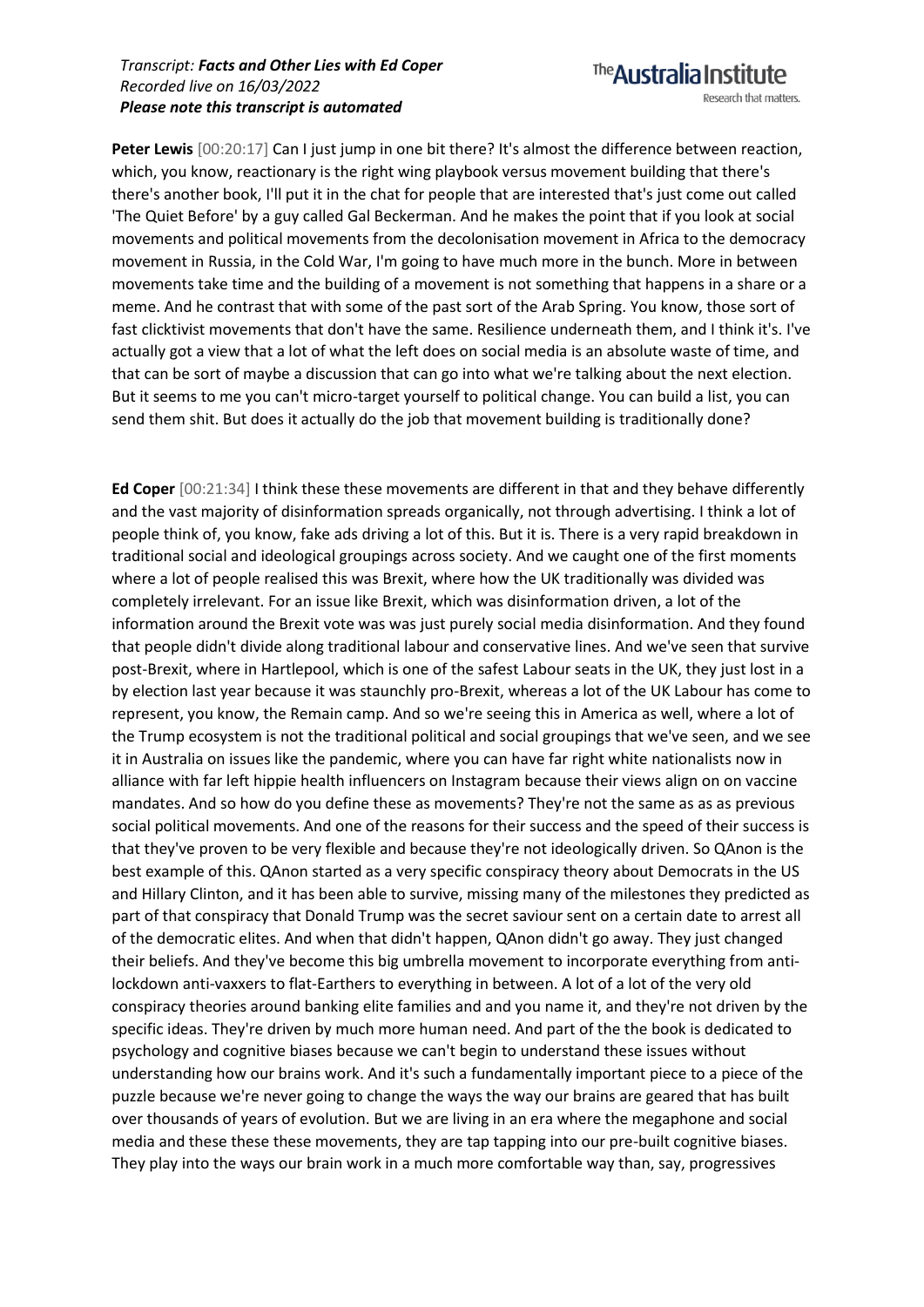The **Australia Institute** Research that matters.

packaged their content or the way we give facts and think that facts will somehow cure a lot of these falsehoods because our brains don't like that. Our brains don't like the way that we present that type of information to correct people. Our brains, like the a conspiracy. We like the Trump fuelled ecosystem of extreme opinion and shocking, emotive content. Those bits of our brains will win out over the rational parts of our brains any day. So, yeah, it's a big piece of the puzzle.

**Ebony Bennett** [00:25:50] Pete, I was going to ask you that we have an online social harms enquiry at the moment that might. Does that shed any light on this problem?

**Peter Lewis** [00:26:00] Well, I've actually handed down their report yesterday and the and I'll put a link to it in the chat. From what I can say, the biggest the strongest recommendation is the platform should do what they said that were going to do which is probably not the full gamut of government regulation here. We do have a situation at the moment where the platforms have signed up to selfregulation. There is a self-regulatory industry code. Most people think it's pretty, you know, well, it's unenforceable and we don't really know what's going on. They also this week met our old Facebook had a big press briefing on what they would be doing for this year's federal election, which again, kind of seemed to me to be. I will put a few people on. They used the term. We're going to have dedicated staff, which I love. That term dedicated is a term. It sounds like they're going to be working, you know, 20 times. And I hate that they've got they've got someone dedicated to taking the calls to the political parties, at least. And one of the issues last time, and it was a much closer to the action that I was, was that when the death tax disinformation started spreading in social, Facebook was really slow to respond. It built a life of its own. You know, if we want to go a bit bigger for this election, so we've got this enquiry, which doesn't really take us too much further except saying that we should have a safety commissioner with more hands on on the harms, which is fine. My concerns still are we've got no truth in political advertising laws. We haven't actually got a regulated or any media regulator with teeth. It's self-regulation to the traditional media where we've got self-regulation for platforms. So we're still this is all operating at democracy and our elections are basically being driven on the basis of trust and also on the basis that the participants are good faith actors. Now there is an argument, for instance, that death tax was the response to Medicare that our side of politics ran in 2016. And I do think there is a sense that I don't know how you build some sort of rules of engagement for the major parties on how they run their elections because powers are really big prise. But I do think that this election, we are going to see the next iteration of a really unhygienic information ecosystem. And then it all comes down to the vote on it's going to be early May. And I think it's going to be a lot of things that happened, that it takes a long time to understand even the role of the big money that a guy like Palmer putting in behind it. Where does that go? And one other thing I'll throw in there and sorry, this is a bit of a slip, but we've got problems with regulation. We've got problems with self-regulation on the platforms. We've also got this sense that the Facebook doesn't even offer academics real access to understand what's going on on the site underneath the code. So if you think about our democracies, this big vehicle that's driving down the road, we've got no idea what makes the engine run. And people are putting a lot of shit in it to just keep it running. And it's not clear, you know, there's no clear air act either side with that. No engine control, no pollution control. I'm not sure the analogy. Sorry, Ed,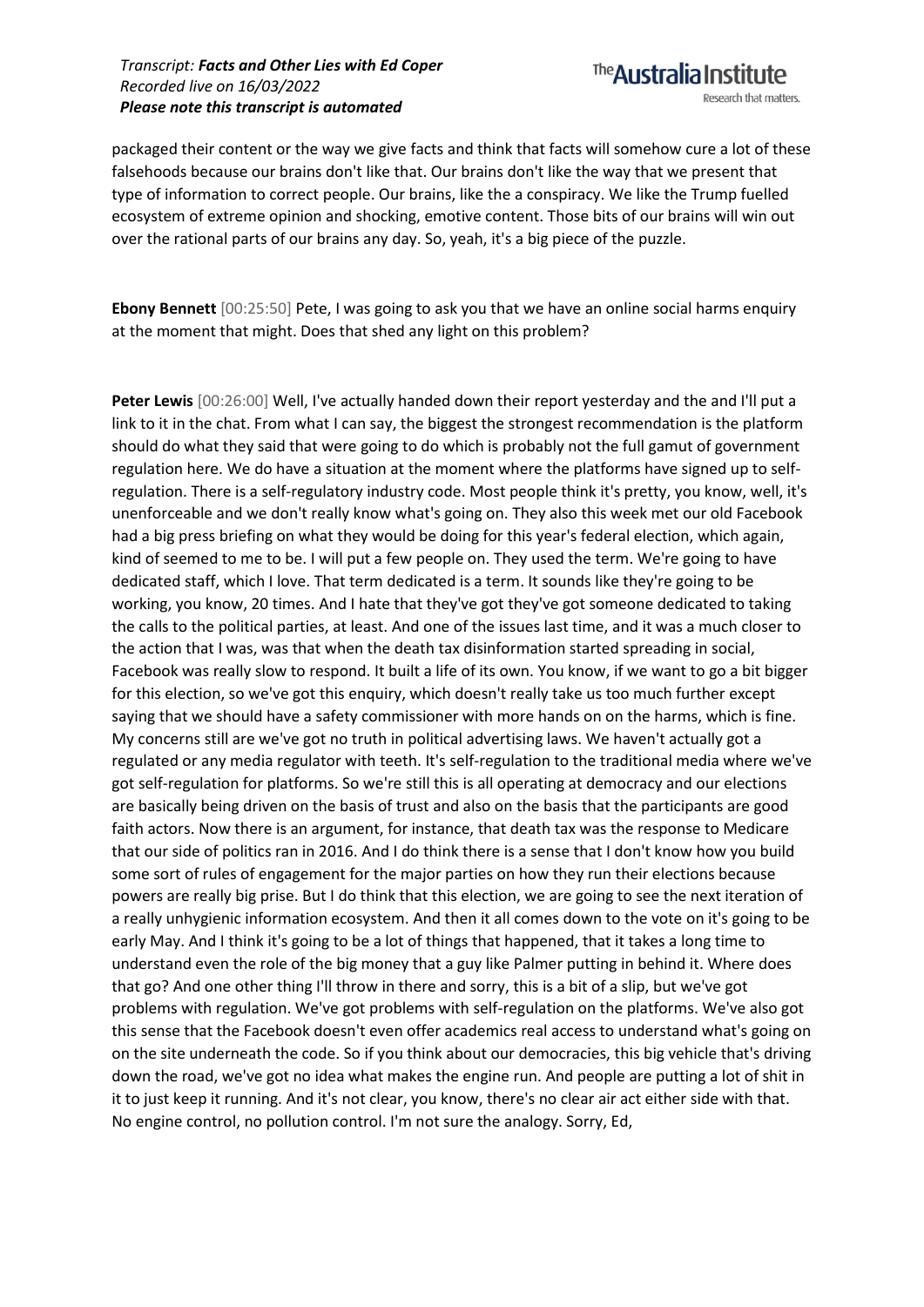

**Ebony Bennett** [00:29:22] Ed I was going to ask you that reminded me of the bit in the book where you talk about the way that we approach myth busting actually reinforces myths. Do you want to tell us a little bit about that?

**Ed Coper** [00:29:33] Yeah, absolutely. And this is all related to that election soup and that you outlined there, Peter, too. So we tend to we tend to only address disinformation once the toothpaste is out of the tube. And it's very hard to put the toothpaste back in the tube. And so a lot of the responses to disinformation fail because it's it's far too late and and we go about it all the wrong way. And if you look at if we unpack the example of the death tax disinformation, the way that Labor responded to that in 2019 fell into a couple of common traps. One, they responded by saying, We do not have a death tax. Now, anyone who's worked in communications knows, that's one of the oldest precepts is that you don't negate what the opponent's saying. All everyone hears when you say we don't have something is whatever you whatever you say, you don't have. And the other thing they did was to was to make a really loud song and dance about it and to complain through the media that that Facebook wasn't taking down this disinformation, that they had a death tax. And a lot of people heard about the death tax through that media campaign. And so the net effect of that was was really just amplifying the issue. Now, the way we generally approach disinformation is is usually similar to those types of tactics, and we think if we present a corrective facts. That it will change the mind of someone who who is misinformed. There's no neurological scientific basis for that. In fact, with a lot of political disinformation, it is probably counterproductive because when something is closely aligned to our identity, we see corrective information as threatening. And so we throw up our mental defences and it reinforces our previous idea rather than corrects it. And so that's political disinformation is often often playing into that same kind of minefield. And there's also studies that show when when myth busting appears to have worked, they go away and you ask that person a couple of days later, and they've just reverted back to their mistaken belief. So it can work on the best case scenario. You say you, you survey someone. They said, Yes, I was completely wrong. You know, the sun rises in the east and sets in the West. I believe you. I'm corrected. And then you ask them a couple of days later, and I think it rises in the West and sets in the east. So there's a whole host of reasons why why those standard approaches don't work. Now what would have worked in the death tax example or the Mediscare example, which I will say was not disinformation as someone who was promoting that that information. But but it's not the fact that Labor couldn't come out and say, we don't have a death tax and that would be effective and and the Liberals couldn't have come out and said, We love Medicare. Sorry, you know, we don't we're not going to privatise Medicare. That wouldn't have been effective because they're a much stronger background narratives that people believe about Labor and tax and the Liberals and and public health care that are stronger than any piece of corrective information. So if you want to correct someone who thinks Labor will introduce a death tax, you have to win that overarching narrative about Labor and taxes. And if you want to correct someone who thinks the Liberals will privatise Medicare, then you've got to win that overarching narrative about the Liberals in public health funding. But we don't do that. We tend to focus on the specific disinformation rather than the broader narrative. If people went into the 2019 election believing a really strong Labor narrative about taxes, then they would have been impervious to any death tax disinformation because it would have butted up against an existing fact in their head. But it where it where it aligns with an existing fact in a head or encounters a vacuum because people haven't formed an opinion, then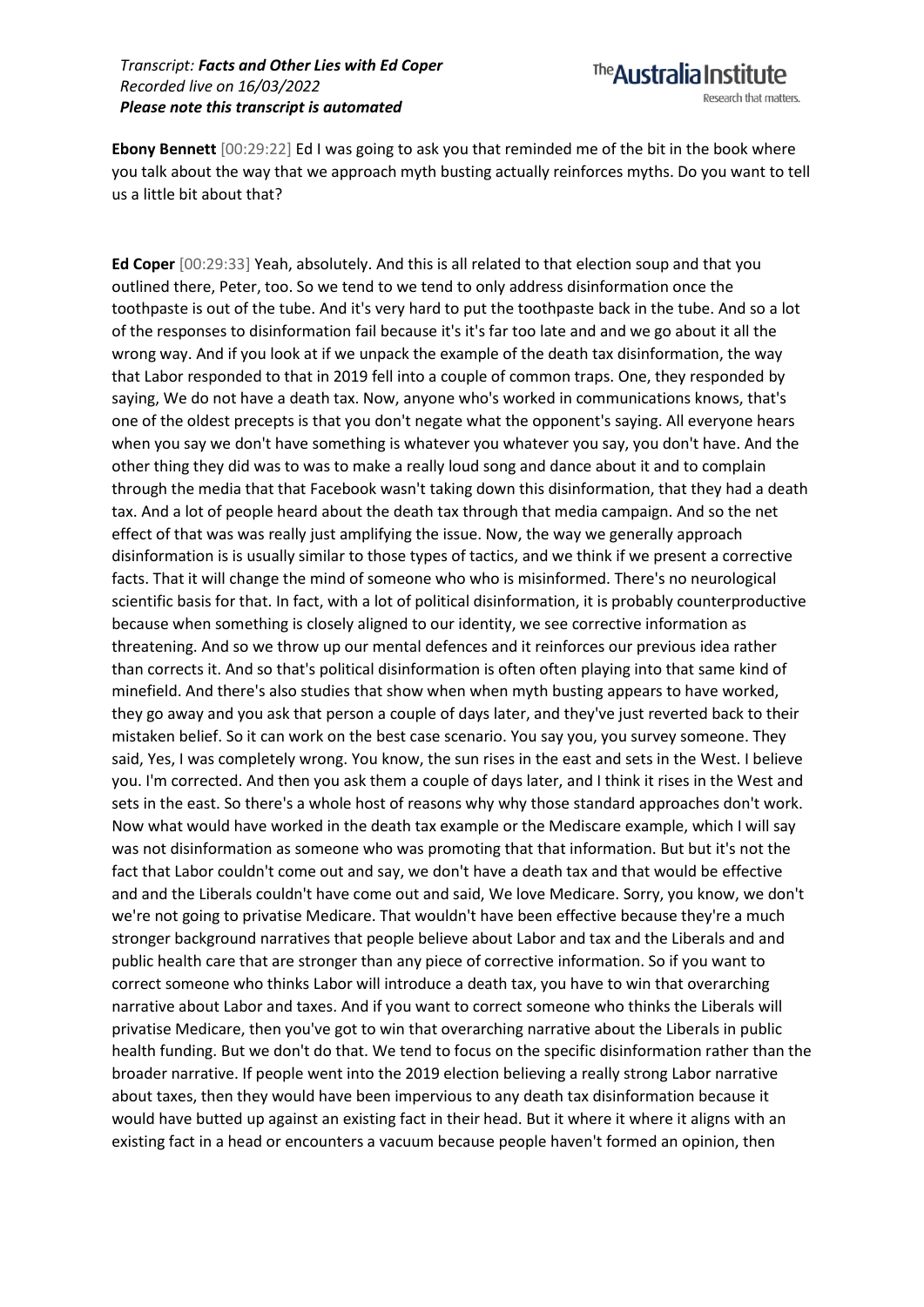that's when disinformation is successful. But we tend to focus on on after the fact and do little on the inoculation before the facts.

**Ebony Bennett** [00:34:10] And I want to get to solutions in just a second and talk about, yeah, what does work? But just a reminder, if you're on the webinar with us, you can type in questions for Ed and if you like and we'll get to those in just a second. But before we move on to solutions, I was struck by the bit where you do kind of talk about the social media platforms really creating this ecosystem and how important it is to spreading this type of thing. When Donald Trump tried to take his audience offline to his own blog and nothing really happened, can you just tell us about that?

**Ed Coper** [00:34:49] Yeah, it was like a wonderful experiment that they ran for us. You know, an AB test is, as you call it, where let's take Donald Trump, everything that Donald Trump says. And in one version of the experiment, we'll put it on social media and on the other version, you experiment. Let's just put it on his website without any any algorithmic bias and surprise surprise, he is wildly successful on social media and completely tanked, and nobody read his blog on his website when it was just his stand alone ideas. So the implication there is that without the without the the thumb on the scale that that the social media provides for that sort of partisan political misinformation, it doesn't really go anywhere. So the platforms are key to the solutions here. They really are the driving force. We can't lay all of the responsibility of blame at the feet of any one platform because we've seen that these movements will migrate from platform to platform. When they are taken off Facebook, they will go on to Telegram or form their own censorship free social media platforms like Gab and Parler in the US that Trump supporters have migrated onto. So. Yeah, it's a it's another big piece of the puzzle that we need to understand about how these things aren't successful in a vacuum.

**Ebony Bennett** [00:36:19] Yeah. So just before we move to questions from the audience, can you talk to us a little bit about how we prevent this from becoming entrenched in Australia and then Pete I might get you to respond to this?

**Ed Coper** [00:36:30] Yes. And how long do we have this so many solutions because this is a society wide problem and they start at a very big and long term end, which is we need to embed digital media literacy into our curriculum and we need to teach adults those skills, not just students who who are coming through the education system because we are fighting a 21st century problem with 20th century tools and a 20th century understanding. And so we need that's not just about teaching someone how to recognise a fake headline or a true headline that's about just teaching people about the information environment that we live in and how to live in that safely and and truthfully, you know, that's an issue as much for cyberbullying as it is for disinformation. This is just a brave new world that we have to have skills for. And then, you know, there are policy responses that governments have been traditionally quite quite bad at. Offering meaningful solutions because they focus on is a foreign interference, which yes, is a problem we need to address. But that's not going to prevent the Trump style breakdown of our social divisions in Australia. That's a problem of our own domestic making. That's not something that, you know, the Russians and the Chinese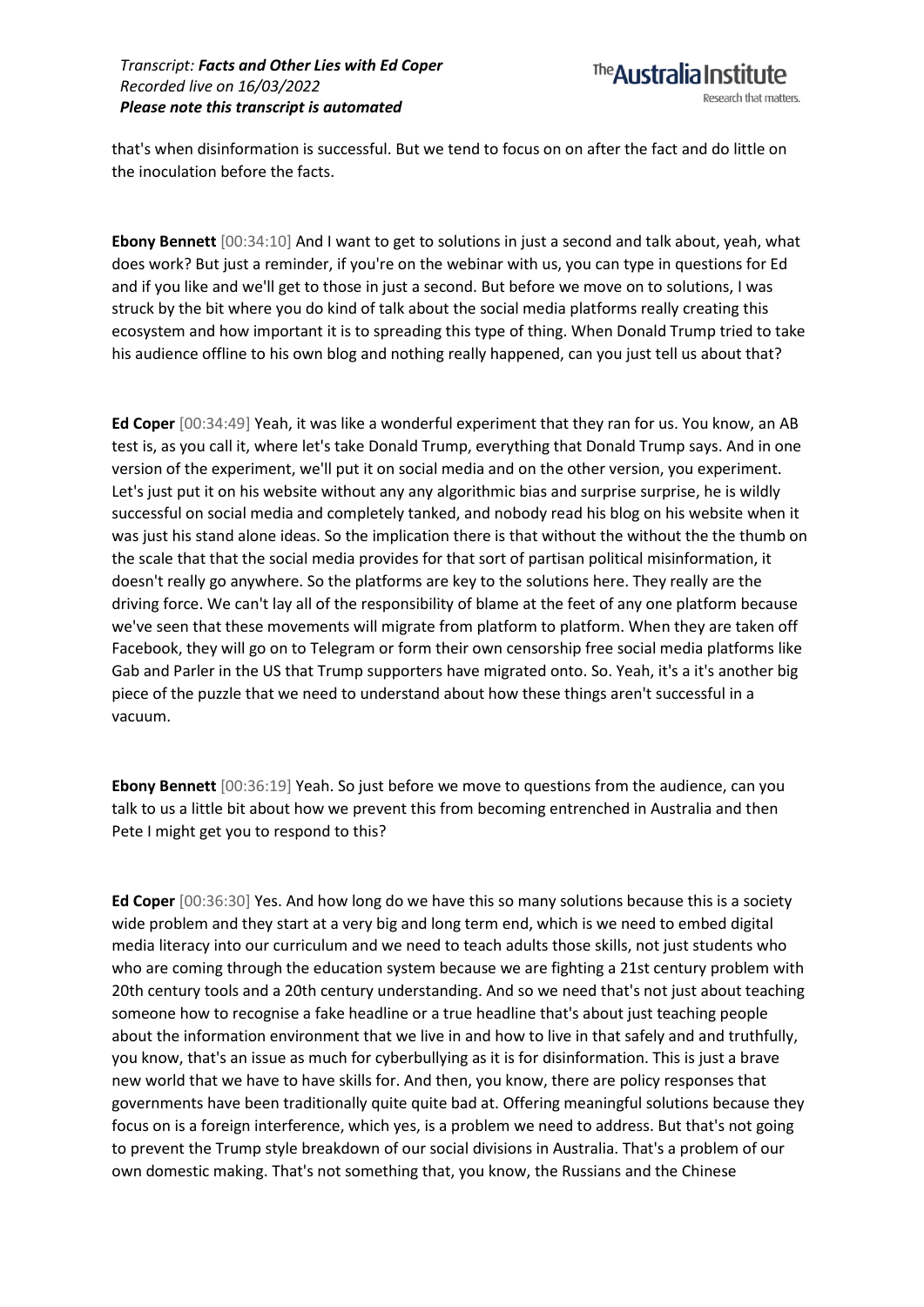### The **Australia Institute** Research that matters.

manufacturing for us. And then there's the platforms themselves who who absolutely can do a much better job of preventing people from being drawn down into these rabbit holes and for the algorithms recommending really harmful behaviours and information to people. And then there's the individual level where our own behaviour as social media citizens can be can be problematic. If we are a vector for disinformation or we are trying to address disinformation in the wrong way. So there are a couple of things that we can all do better ourselves. And one of which is telling better stories. You know, conspiracy theories and disinformation wins, usually because it's a better story. And we we we try to defeat a story like Bill Gates manufactured COVID to control the population. You know, that's a good story, and we try to defeat that with peer reviewed scientific articles, which just aren't as engaging. You know, we got to tell an equally engaging story about the reality of what a triumph it was to to make these vaccines and what an unprecedented feat of collective human scientific achievement that was. But we tend not to tell those stories. So there is a whole gamut of of solutions across the board that that we can do, but most of them are focussed on inoculation and preventing disinformation by far and away. That's that's more easy and effective to do than than addressing any specific disinformation after the fact.

**Ebony Bennett** [00:39:30] Yeah, I know that's something that you've thought a lot about as well in terms of solutions in this book and others that you've come to. How's Australia going?

Peter Lewis [00:39:44] Look, I think we've accepted there is a problem, like most Western democracies. I think that those the approach is pretty piecemeal and you'll see a specific problem like sexting or kids being bullying, and you try to build the systemic response or Christchurch massacre. And it's almost like. And we were talking about this the other week on burning platforms as well. You know, you tend to build your your system based on the black swan event rather than try to think through the system you want. So you're almost kind of saying, Oh my God, something bad has happened. How do we stop the bad thing happening rather than how do we imagine a system that works? So I do think the platform accountability is really important, but I also think we need to recognise the business models that underpin the platforms will always push them to being really dangerous distribution distributors of information. So anything you do to restrict them is against their business interests, which is why I end up in a space that we need to actually imagine. Alternate networks, alternate ways of connecting. You know, the public square project was try to think that through at least our civic life, how do we design systems that bring out civic discussion allow us to run our democracy in ways which are constructive experiences and not just prise fights? And I just don't think that systems that are built on a business model that is, you know, I aim to is designed to anger and excite and distort gets us there. The second piece, which I'm really interested in, is saying we've got to beat them with better stories. I think we've really got to be mindful on the progressive side about how we engage in our politics. Of course, winning is important, but also understanding that the the. Politics is not just about winning elections, it's also about building habits, windows and building theories of change. I'm not sure. I think it's beyond just saying if we can do better on the platforms to get more people liking us and therefore translating that to votes, there's another great book. So it's often a really good book comes with a series of other things, another one I put in the chat. It's called 'The Story Paradox,' which has just come out by a guy called Jonathan Gottschall, who actually writes even more profound that the history of narrative that you spoke about before and lies are embedded in that, but also the way that we look at the world is, but is in this idea of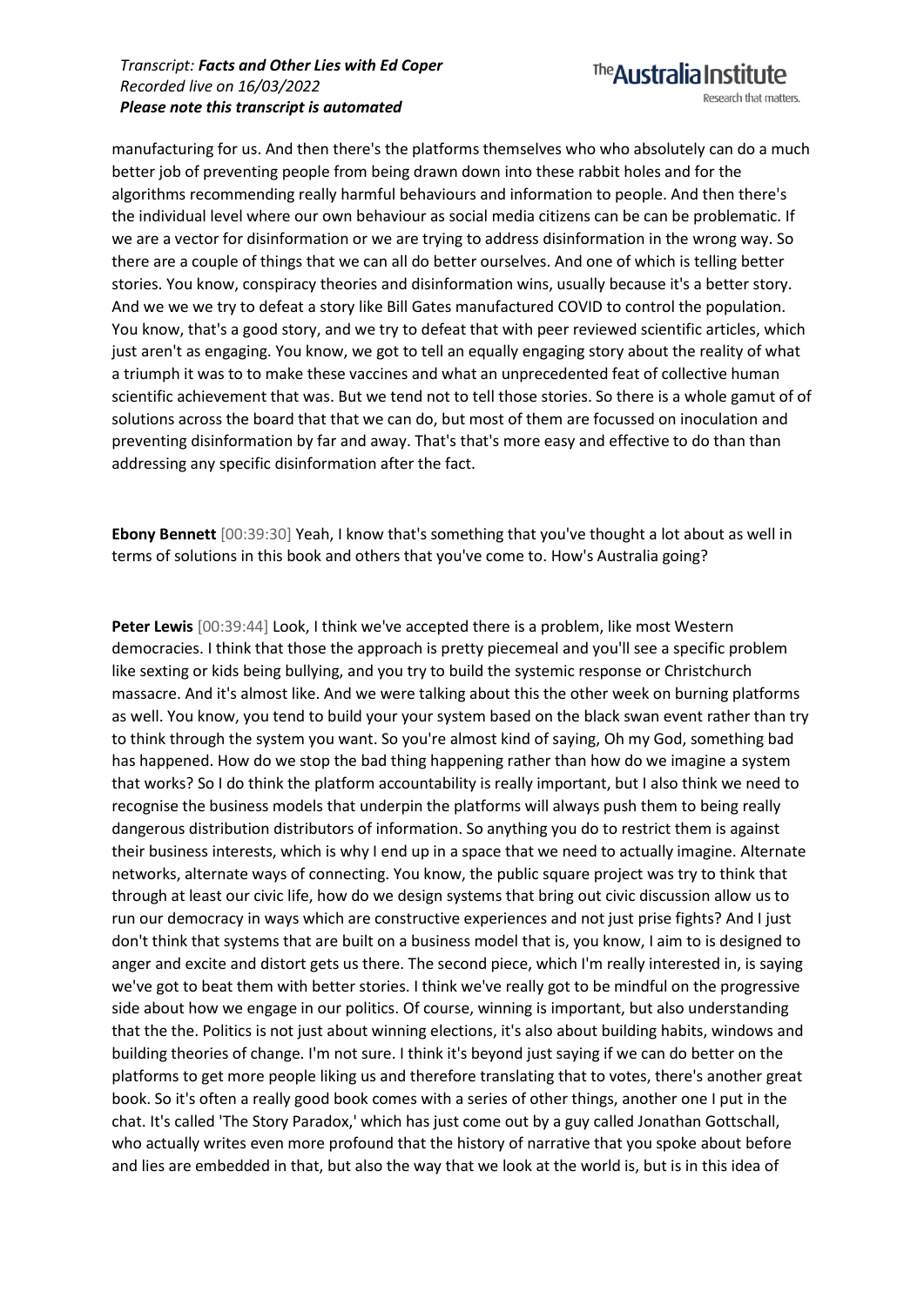telling stories where there is the hero and the villain. We we make the villain really one dimensional. The hero goes on this journey that sort of face challenges and ultimately triumph. And it's just a line going through so much, not just in our literature, but also the way that we understand the word and culture makes the point. This is actually part of the problem that we've chosen to tell the world and understand the world in stories and stories inherently distort what really happens, which is what a whole bunch of people with different views of the water may try to build a consensus, and the whole notion of storytelling needs to be challenged as well. And I know that's why beyond this election cycle, the next, but I now always if I'm banging out a media release and trying to get sort of a bit of politics going, I make the enemy a bad guy. I ascribe all these negative characteristics to them. I, I turn them into a bully or a villain, and it's so easy to do. It's much harder to find ways of getting purchased in in richer storytelling. So I don't know. Maybe I'm singing Kumbaya by added I, but I thought it's a really good book and I'll share it in the chat.

**Ed Coper** [00:43:36] I do want to add one thing Ebony just I forgot in the solutions that you know you right about that, Peter is, you know, the platforms were never designed to do this because they're filling a vacuum that was created by the mass extinction events of local and regional and publicly funded news. So, you know, we can't talk about this without saying if we were to reinvest in in in a healthy news landscape, then that would also be probably one of the best things we could do.

**Peter Lewis** [00:44:02] And also that the news like a part of my thing, the ABC's never made the transition from being a broadcaster to being a network and managing two way communication flows. Currently, the ABC outsources all that crowd stuff to Facebook. Does it got government departments do their community consults? He got it registered of Facebook to actually make a comment like, surely we can do better this? I've got no problem with Facebook if people want to sharing their families and information and their photos and also being sold stuff. If if they know you want a snack or and I send you a snake or I reckon that's fine, that's just when it goes into ideas. That's where I start saying, surely we need to have a better place for us to be gathering and sort of thinking this stuff through.

**Ebony Bennett** [00:44:46] Yeah, but Ed is right too about that investment in local journalism and news and other countries that have made that a priority. Thinking of needs, public interest journalism, as you know, public good, essentially like sewerage systems that work and a functional defence force, you need a strong local news and public interest journalism system. And other countries have really chosen to invest in that and public broadcasting as a bit of a counter. And so the book again is 'Facts and Other Lies' by Ed Coper. I can say a couple of questions here from the audience. I'm going to start with one from. And now I've. Lost it in the chat, and here it was from Linda, and it was would compulsory critical thinking courses in schools begin to change these problems, such as addressing the way our brain leads us astray and how to check information. Can you tell us a little bit more detail about that Ed?

**Ed Coper** [00:45:48] Yeah, absolutely. Fantastic question, and it would be a fantastic solution. So one of the things I'd like to talk about because people tend to think when they think of disinformation,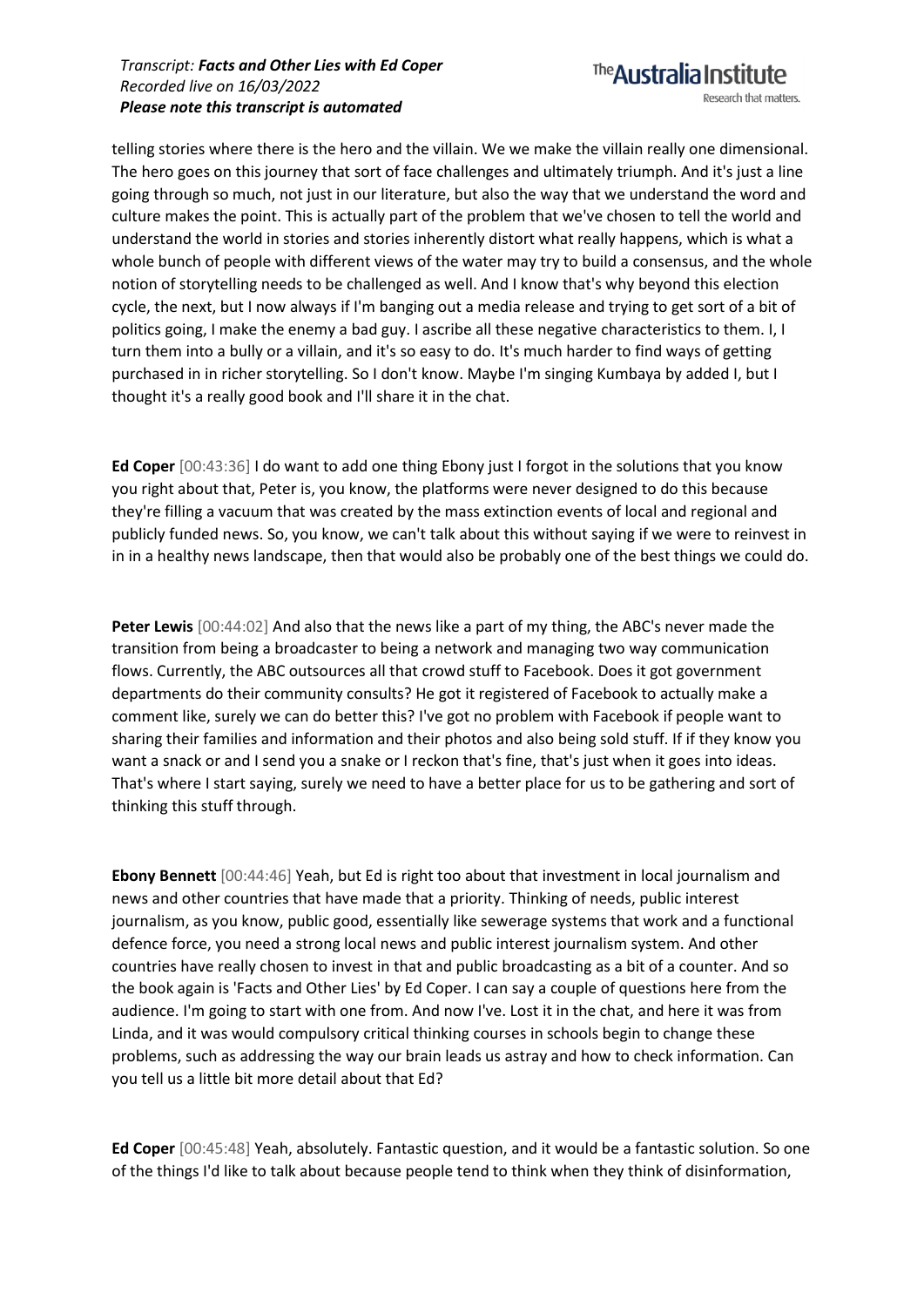that there is a group of people over here that are susceptible to it and have bought into it and have been completely sucked in by the disinformation ecosystem. And we might be over here who are fact-based and rational and and truthful, but it's much better to think of us as individuals and that we all have parts of our brain that. Can be led by this information and are emotional and respond to emotive triggers. And we have parts of our brains on a rational and truthful and raise led by reasoned and internally every individual is is is locked into a competition between these competing parts of our brains. Now, the irrational parts of our brains are incredibly powerful and and disinformation piggybacks those in order to be effective. But it's not like there are some rational people and some irrational people. We, we all have the same cognitive processes. And so an education in critical thinking is fundamental for people to understand that and to approach this problem from one that is common to all people, rather than to approach it as a problem that affects a subset of society. And that can lead to us thinking just as much as an us and them or an other mentality about people who are out on the streets protesting really things that that are completely not fact based. And and they treat us as others as well. And that's why they become so hostile to to mainstream, rational fact-based thought. Because because we treat it like that. So critical thinking education is really about making people aware of the information processes that that are part of normal human to cognition and being able to recognise it in ourselves and others. And definitely that would lead us to a place where we're better able to respond to the challenges that that represents.

**Ebony Bennett** [00:48:10] Mm-Hmm. We've got a question here from Eddie Otto, who is just challenging the idea that political misinformation and disinformation became prominent only in the Trump era and citing things like children overboard here in Australia. I know, I know in the book you do go into kind of the history and that all of that has already been with us. But what's the difference there between acknowledging that lives have always been part of political life to kind of what we've seen happen in the United States?

**Ed Coper** [00:48:40] Well, I think there's a mainstream narrative in Australia that children overboard was it was a lie that was ultimately exposed and yes, had some consequences. But as a society, we reverted to a truthful man, and that's the traditional way we've approached political lying. Political lying were opportunities to exploit a moment and to gain from that by lying about the presence or the absence of something. And eventually that would be exposed and there may or may not be political consequences to that. That's what we experienced with with children overboard and the difference with the Trump era. And I'm not suggesting that Trump was, you know, different from other politicians and that John Howard was entirely truthful and Donald Trump entirely false. Although I will say that I did count 70 per cent of everything Trump said in 2016 was false. So maybe the volume is there. But but that's not the point. It's just there in different eras. And the effect of Trump's lies were very different from the effect of Howard's laws in Trump in the Trump era. We've never revert to the sensible, truthful mean we don't expose the lies down the track. And that moment for political exploitation has disappeared and there are consequences for it. We're able to fracture into ongoing realities that live parallel to each other, where instead of saying to Trump, our good try, you tried to steal the 2020 election, but now we know it was all it was all a big con. Thank you very much for coming. People continue to inhabit a reality that he won that election, and that's a very big problem because we don't have the shared reality where we can disagree about things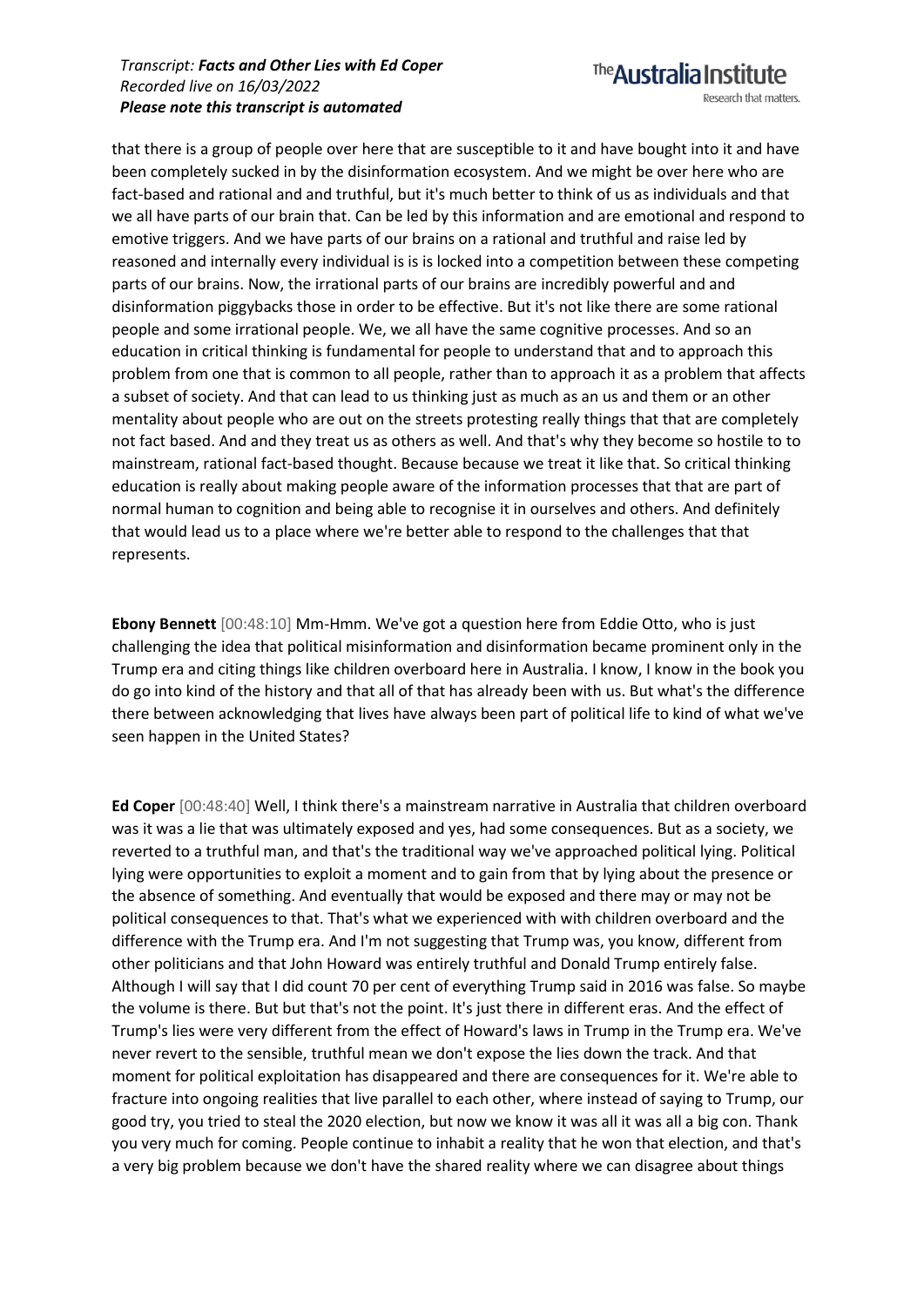The Australia Institute Research that matters.

and debate about the consequences. But instead, we, we we live in completely parallel realities that never intersect.

**Ebony Bennett** [00:50:32] Peter, is there anything you'd like to add to that one?

**Peter Lewis** [00:50:34] Let's just go to the next question.

**Ebony Bennett** [00:50:36] All right. The next question is from John McCann, and he says, how can we anticipate this information maims in order to be ahead and inoculate conversations against them?

**Ed Coper** [00:50:50] Yeah. Another great question, so we know. You know, we talked a little bit about the upcoming election and you know, one thing we we know is that there's going to be a real competition for this new political constituency that has coalesced around the pandemic. And as we were saying before, it's not traditional party lines. And so there's going to be a real race to the bottom to capture that vote. We know that Craig Kelly and Clive Palmer are doing their darnedest to to be the party that represents that disinformation laden section of of of the the electorate. And a lot of this is going to come through, as you say, these types of names on the internet and, you know, to go back to, you know, the story based campaigning that Peter was talking about before is names are effective because our brain likes taking shortcuts, and they can often be a good way to tell a complex story in a in a very easy way that our brain can make sense of. So the way we inoculate against this kind of social media disinformation during an election is to do a couple of things. One that we've already mentioned is to be out there first on the front foot with a stronger, dominant narrative so that when those things arrive, the audiences are just less impervious to it because it contradicts something they already think. That is absolutely fundamentally what you should be doing in the competition for ideas is being out there with your ideas first. The other thing we can do is to talk about disinformation in general and to warn about disinformation and the sorts of tactics that we will see in the upcoming election. So some of the most promising research has found that when you make people play an online game where the goal is to get the most followers by spreading hypothetical disinformation, and in doing so, you learn about all the tactics that social media spreads disinformation. You try to game the system and get a lot of followers, and it's perfectly innocuous, hypothetical disinformation. But they have found that everyone who has played this game is subsequently much more likely to recognise disinformation when they see it. And much less likely to believe and share disinformation when they say it and they believe it is just working like a vaccine. They are given harmless doses of a deactivated form of the virus. They produce mental antibodies so that when they encounter it encountered in the real world and mental antibodies give them some layer of protection against it. So that's what we need to be doing. Is webinars doing it, you know, just we're talking about the issue and warning people to watch out for it in the upcoming disinformation. To tune our radars to to look out for that has been proven, proven to be very effective.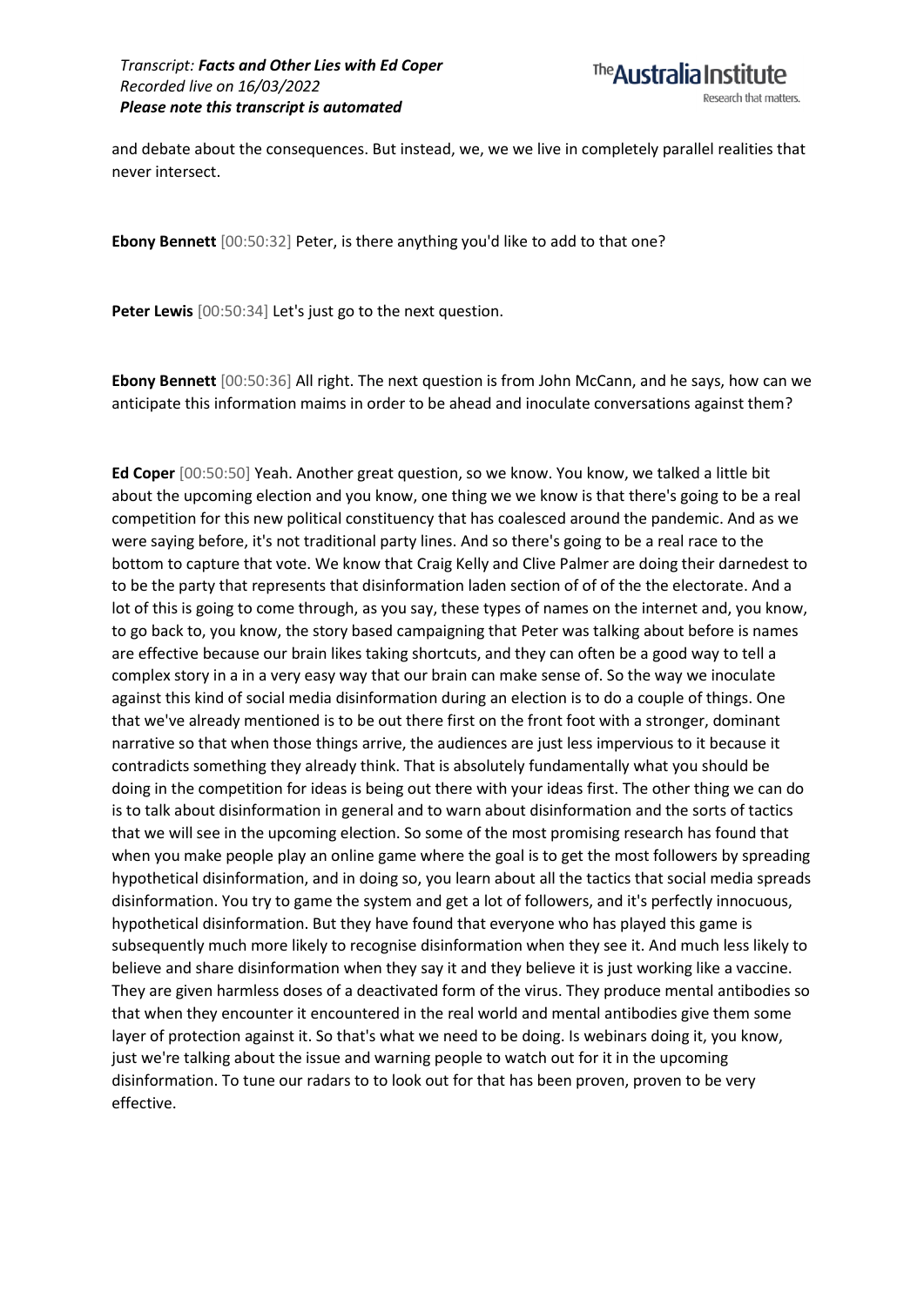**Ebony Bennett** [00:53:54] Paint, I might send this next one to you first. Maxine Kansas says how politically powerful will Facebook be in the future?

Peter Lewis  $[00:54:02]$  Well, they're about to take over the next town, the next frontier, the metaverse. The renaming of matter. Is this the sense that we're all going deeper into the internet, and I think they're right on that. I think we're deeper into the internet. In an event like this, we're in a virtual room. We're sharing ideas. Facebook wants to find that in fact, and they want to normalise the behaviour of having avatars in, in meetings and in social settings. I don't know if people want that, and I know that anyone that's had an Oculus, it's a pretty weird experience at the moment, but their ambitions are huge, right? And the whole model is again extracting the behavioural insights of what we do so that they can not just sell us stuff but shape our behaviour to sell us more stuff. It is why it is essential to start thinking through all 10x and to encourage. I actually believe we've got to encourage people off these platforms not like I'm off them. I probably miss out on information about what some school friend that I haven't seen for 35 years is doing. But I just I just feel that for all of us, we need. It's not just about digital literacy, it's also knowing that if you're in a place that's dangerous, you need to know why you're there. It's why I use DuckDuckGo as my search engine. If I'm really, really wanting to find something, I'll jump onto Google and give up a little bit of my data because it's not as good because he's got his broader insights. But I think we've got to be much more critical in our thinking about this. So we need as a society to build alternate structures and we need to change our behaviour as well because they are so big now that they're not going to. You can't regulate them into good behaviour because their business model works the opposite way. You can't wish them away. They're there and we've got to find. The alternative and a viable alternative is just not enough that they should have been doing the same thing. There is going to be much more radical the thinking that goes on behind this.

**Ebony Bennett** [00:55:58] Yeah, and I might come to you on that as well. Obviously, the hugely powerful. How successful have governments been in attempts to regulate them?

**Ed Coper** [00:56:10] Oh, terribly unsuccessful so far. You know, the the Facebook is much more sophisticated at getting ahead of government regulation and governments are regulating it. And in fact, I don't think a lot of governments realise Facebook uses regulation as a weapon to be anticompetitive by creating, by controlling the regulation and working with governments to control the regulation they have. It prevents any competitors from entering the market because they've built a regulatory moat around themselves that is so cost prohibitive that no player could ever come and compete against Facebook. So I don't think governments understand it a bit of an unwilling, unwitting pawn in that process. We haven't got a good, a good job because we've taken the the public square and put it behind this private gated community. Far, as you know, Pete was talking about and has written about as well that we used to give that power to the traditional media companies and we asked a lot in return. We set very strict parameters. We said you can have access to Australians hearts and minds and brains, and you will be responsible for giving them information. But that comes with a with a trade-off. There's a quid pro quo. It needs to be truthful. You need to follow certain journalistic and ethical standards and and we will regulate that. And when we move that function behind these, the social media company paywalls, we never ask for the same in return.